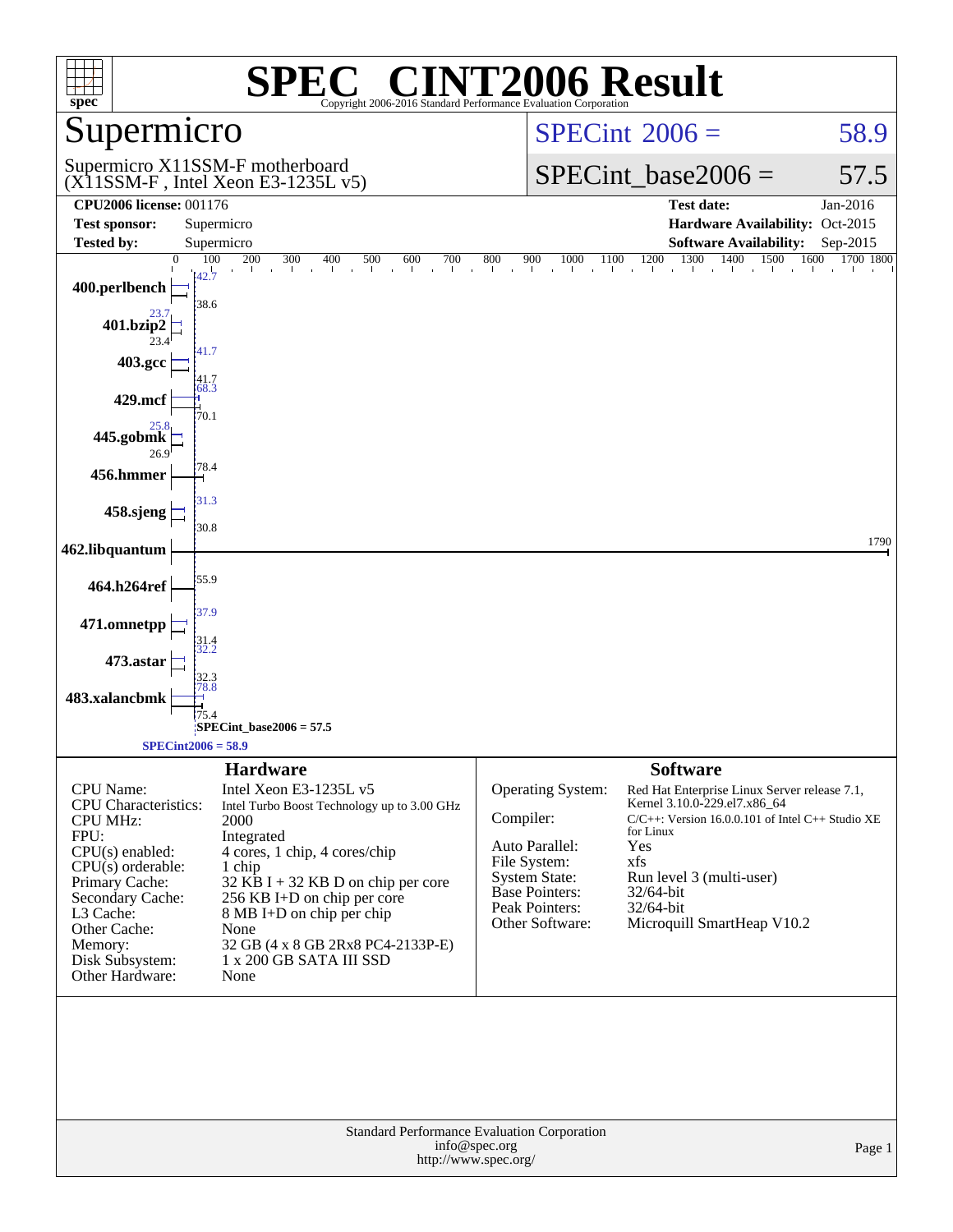

#### Supermicro

#### $SPECint2006 = 58.9$  $SPECint2006 = 58.9$

(X11SSM-F , Intel Xeon E3-1235L v5) Supermicro X11SSM-F motherboard

SPECint base2006 =  $57.5$ 

**[CPU2006 license:](http://www.spec.org/auto/cpu2006/Docs/result-fields.html#CPU2006license)** 001176 **[Test date:](http://www.spec.org/auto/cpu2006/Docs/result-fields.html#Testdate)** Jan-2016 **[Test sponsor:](http://www.spec.org/auto/cpu2006/Docs/result-fields.html#Testsponsor)** Supermicro Supermicro **[Hardware Availability:](http://www.spec.org/auto/cpu2006/Docs/result-fields.html#HardwareAvailability)** Oct-2015 **[Tested by:](http://www.spec.org/auto/cpu2006/Docs/result-fields.html#Testedby)** Supermicro **Supermicro [Software Availability:](http://www.spec.org/auto/cpu2006/Docs/result-fields.html#SoftwareAvailability)** Sep-2015

#### **[Results Table](http://www.spec.org/auto/cpu2006/Docs/result-fields.html#ResultsTable)**

|              | <b>Base</b>    |              |                |              |                | <b>Peak</b>  |                |              |                |              |  |
|--------------|----------------|--------------|----------------|--------------|----------------|--------------|----------------|--------------|----------------|--------------|--|
| <b>Ratio</b> | <b>Seconds</b> | <b>Ratio</b> | <b>Seconds</b> | <b>Ratio</b> | <b>Seconds</b> | <b>Ratio</b> | <b>Seconds</b> | <b>Ratio</b> | <b>Seconds</b> | <b>Ratio</b> |  |
| 38.7         | 253            | 38.6         | 254            | 38.5         | 229            | 42.7         | 229            | <u>42.7</u>  | 228            | 42.8         |  |
| 23.4         | 412            | 23.4         | 411            | 23.5         | 407            | 23.7         | 407            | 23.7         | 406            | 23.8         |  |
| 41.6         | 193            | 41.7         | <u>193</u>     | <u>41.7</u>  | <u>193</u>     | 41.7         | 193            | 41.8         | 193            | 41.7         |  |
| 70.1         | 131            | 69.6         | 130            | 70.2         | 135            | 67.4         | <u>134</u>     | 68.3         | 131            | 69.4         |  |
| 26.9         | 390            | 26.9         | 389            | 26.9         | 406            | 25.8         | 406            | 25.8         | 406            | 25.8         |  |
| 78.4         | 119            | 78.4         | 119            | 78.3         | <b>119</b>     | 78.4         | 119            | 78.4         | 119            | 78.3         |  |
| 30.8         | 392            | 30.8         | 393            | 30.8         | 387            | 31.3         | 387            | 31.3         | 387            | 31.2         |  |
| 1790         | 11.6           | 1790         | 11.6           | 1790         | 11.6           | 1790         | 11.6           | 1790         | 11.6           | 1790         |  |
| 55.8         | 396            | 55.9         | 395            | 56.0         | 397            | 55.8         | 396            | 55.9         | 395            | 56.0         |  |
| 31.4         | 200            | 31.3         | 198            | 31.6         | 165            | 37.8         | 165            | 37.9         | 165            | 38.0         |  |
| 32.3         | 217            | 32.3         | 218            | 32.2         | 220            | 31.9         | 217            | 32.3         | 218            | 32.2         |  |
| 75.8         | 91.8           | 75.2         | 91.5           | 75.4         | 87.6           | 78.8         | 87.2           | 79.1         | 87.7           | 78.7         |  |
|              |                |              |                |              |                |              |                |              |                |              |  |

Results appear in the [order in which they were run.](http://www.spec.org/auto/cpu2006/Docs/result-fields.html#RunOrder) Bold underlined text [indicates a median measurement.](http://www.spec.org/auto/cpu2006/Docs/result-fields.html#Median)

#### **[Submit Notes](http://www.spec.org/auto/cpu2006/Docs/result-fields.html#SubmitNotes)**

The config file option 'submit' was used.

#### **[Operating System Notes](http://www.spec.org/auto/cpu2006/Docs/result-fields.html#OperatingSystemNotes)**

Stack size set to unlimited using "ulimit -s unlimited"

#### **[Platform Notes](http://www.spec.org/auto/cpu2006/Docs/result-fields.html#PlatformNotes)**

 As tested, the system used a Supermicro CSE-113MFAC2-R606CB chassis. The chassis is configured with 2 PWS-606P-1R redundant power supply, 1 SNK-P0046P heatsink, as well as 4 FAN-0154L4 middle cooling fan. Sysinfo program /usr/cpu2006/config/sysinfo.rev6914 \$Rev: 6914 \$ \$Date:: 2014-06-25 #\$ e3fbb8667b5a285932ceab81e28219e1 running on X11SSM-01 Fri Jan 1 01:11:09 2016 This section contains SUT (System Under Test) info as seen by some common utilities. To remove or add to this section, see: <http://www.spec.org/cpu2006/Docs/config.html#sysinfo>

 From /proc/cpuinfo model name : Intel(R) Xeon(R) CPU E3-1235L v5 @ 2.00GHz 1 "physical id"s (chips) 4 "processors" cores, siblings (Caution: counting these is hw and system dependent. The following excerpts from /proc/cpuinfo might not be reliable. Use with caution.) cpu cores : 4

Continued on next page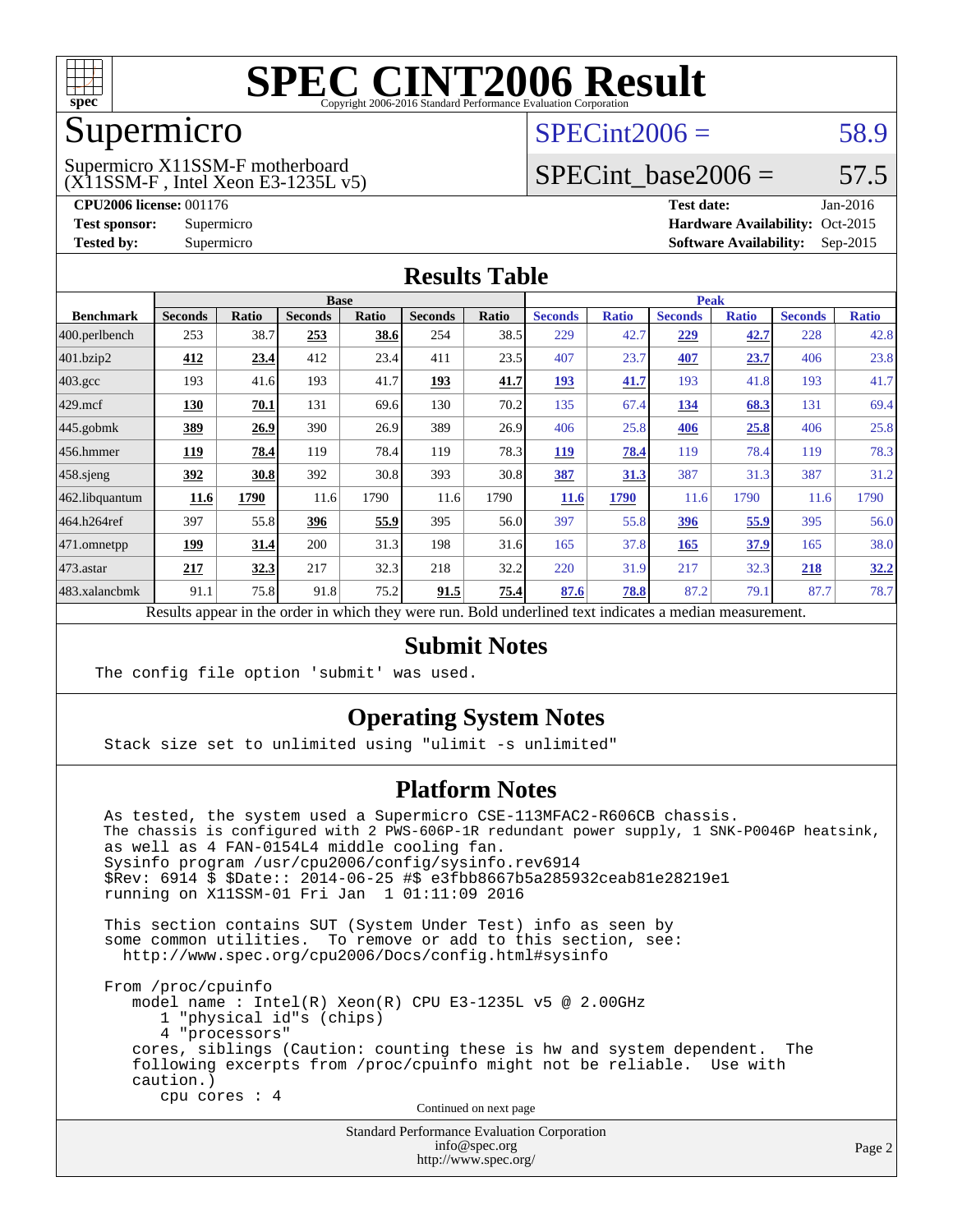

#### Supermicro

 $SPECint2006 = 58.9$  $SPECint2006 = 58.9$ 

(X11SSM-F , Intel Xeon E3-1235L v5) Supermicro X11SSM-F motherboard

SPECint base2006 =  $57.5$ 

**[CPU2006 license:](http://www.spec.org/auto/cpu2006/Docs/result-fields.html#CPU2006license)** 001176 **[Test date:](http://www.spec.org/auto/cpu2006/Docs/result-fields.html#Testdate)** Jan-2016 **[Test sponsor:](http://www.spec.org/auto/cpu2006/Docs/result-fields.html#Testsponsor)** Supermicro Supermicro **[Hardware Availability:](http://www.spec.org/auto/cpu2006/Docs/result-fields.html#HardwareAvailability)** Oct-2015 **[Tested by:](http://www.spec.org/auto/cpu2006/Docs/result-fields.html#Testedby)** Supermicro **[Software Availability:](http://www.spec.org/auto/cpu2006/Docs/result-fields.html#SoftwareAvailability)** Sep-2015

#### **[Platform Notes \(Continued\)](http://www.spec.org/auto/cpu2006/Docs/result-fields.html#PlatformNotes)**

 siblings : 4 physical 0: cores 0 1 2 3 cache size : 8192 KB From /proc/meminfo<br>MemTotal: 32769044 kB HugePages\_Total: 0<br>Hugepagesize: 2048 kB Hugepagesize: From /etc/\*release\* /etc/\*version\* os-release: NAME="Red Hat Enterprise Linux Server" VERSION="7.1 (Maipo)" ID="rhel" ID\_LIKE="fedora" VERSION\_ID="7.1" PRETTY\_NAME="Red Hat Enterprise Linux Server 7.1 (Maipo)" ANSI\_COLOR="0;31" CPE\_NAME="cpe:/o:redhat:enterprise\_linux:7.1:GA:server" redhat-release: Red Hat Enterprise Linux Server release 7.1 (Maipo) system-release: Red Hat Enterprise Linux Server release 7.1 (Maipo) system-release-cpe: cpe:/o:redhat:enterprise\_linux:7.1:ga:server uname -a: Linux X11SSM-01 3.10.0-229.el7.x86\_64 #1 SMP Thu Jan 29 18:37:38 EST 2015 x86\_64 x86\_64 x86\_64 GNU/Linux run-level 3 Jan 1 00:06 SPEC is set to: /usr/cpu2006 Filesystem Type Size Used Avail Use% Mounted on<br>
/dev/sda2 xfs 183G 17G 166G 10% /  $xfs$  183G 17G 166G 10% / Additional information from dmidecode: Warning: Use caution when you interpret this section. The 'dmidecode' program reads system data which is "intended to allow hardware to be accurately determined", but the intent may not be met, as there are frequent changes to hardware, firmware, and the "DMTF SMBIOS" standard. BIOS American Megatrends Inc. 1.0b 12/29/2015 Memory: 4x Micron 18ASF1G72AZ-2G1A1 8 GB 2 rank 2133 MHz (End of data from sysinfo program) **[General Notes](http://www.spec.org/auto/cpu2006/Docs/result-fields.html#GeneralNotes)**

Environment variables set by runspec before the start of the run: KMP\_AFFINITY = "granularity=fine,scatter" LD\_LIBRARY\_PATH = "/usr/cpu2006/libs/32:/usr/cpu2006/libs/64:/usr/cpu2006/sh" OMP\_NUM\_THREADS = "4"

Continued on next page

Standard Performance Evaluation Corporation [info@spec.org](mailto:info@spec.org) <http://www.spec.org/>

Page 3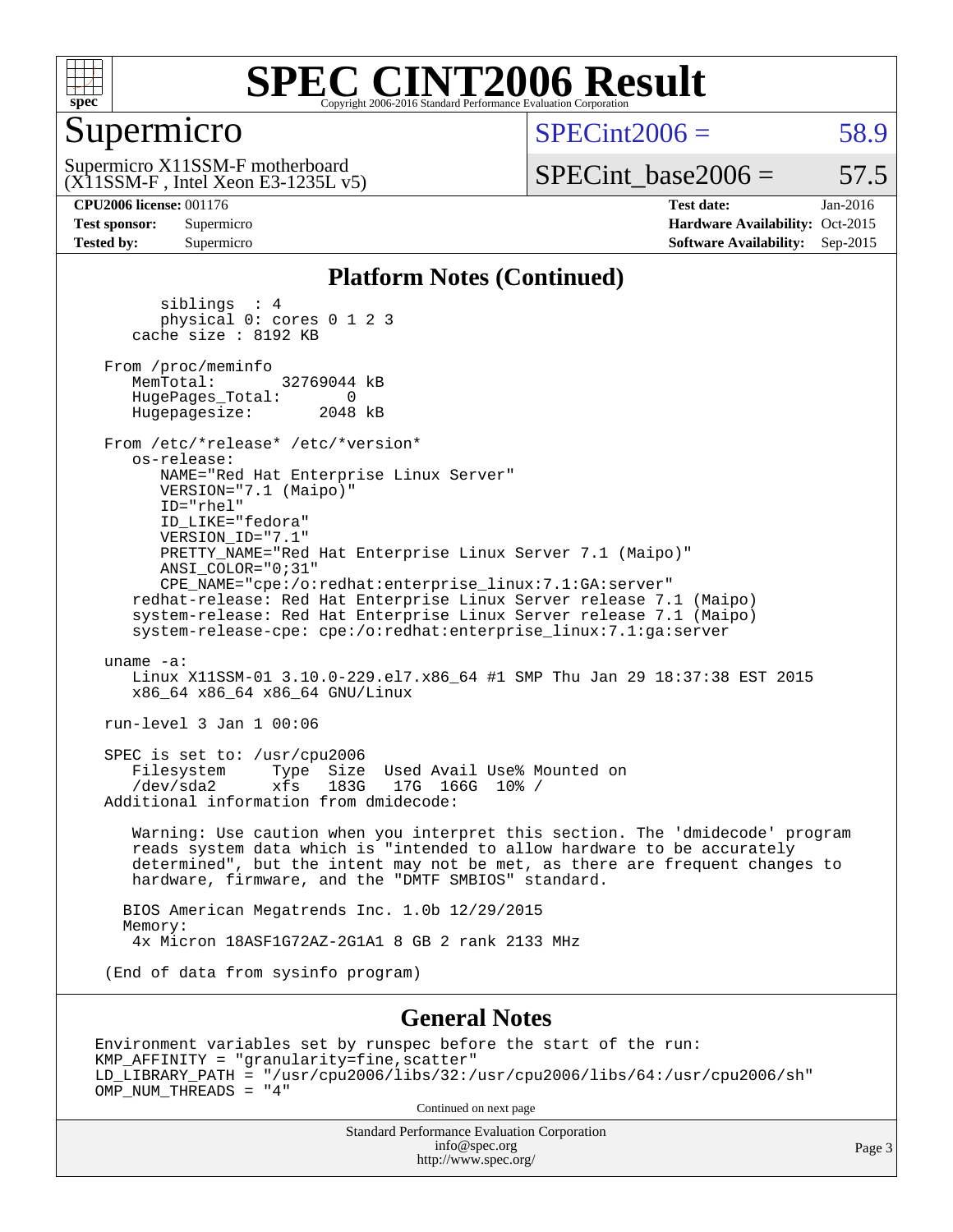

### Supermicro

 $SPECint2006 = 58.9$  $SPECint2006 = 58.9$ 

(X11SSM-F , Intel Xeon E3-1235L v5) Supermicro X11SSM-F motherboard

SPECint base2006 =  $57.5$ 

**[CPU2006 license:](http://www.spec.org/auto/cpu2006/Docs/result-fields.html#CPU2006license)** 001176 **[Test date:](http://www.spec.org/auto/cpu2006/Docs/result-fields.html#Testdate)** Jan-2016 **[Test sponsor:](http://www.spec.org/auto/cpu2006/Docs/result-fields.html#Testsponsor)** Supermicro Supermicro **[Hardware Availability:](http://www.spec.org/auto/cpu2006/Docs/result-fields.html#HardwareAvailability)** Oct-2015 **[Tested by:](http://www.spec.org/auto/cpu2006/Docs/result-fields.html#Testedby)** Supermicro **Supermicro [Software Availability:](http://www.spec.org/auto/cpu2006/Docs/result-fields.html#SoftwareAvailability)** Sep-2015

#### **[General Notes \(Continued\)](http://www.spec.org/auto/cpu2006/Docs/result-fields.html#GeneralNotes)**

 Binaries compiled on a system with 1x Intel Core i5-4670K CPU + 32GB memory using RedHat EL 7.1 Transparent Huge Pages enabled with: echo always > /sys/kernel/mm/transparent\_hugepage/enabled

#### **[Base Compiler Invocation](http://www.spec.org/auto/cpu2006/Docs/result-fields.html#BaseCompilerInvocation)**

[C benchmarks](http://www.spec.org/auto/cpu2006/Docs/result-fields.html#Cbenchmarks):<br> $i_{\text{CC}}$  –  $-m64$ 

[C++ benchmarks:](http://www.spec.org/auto/cpu2006/Docs/result-fields.html#CXXbenchmarks) [icpc -m64](http://www.spec.org/cpu2006/results/res2016q1/cpu2006-20160106-38558.flags.html#user_CXXbase_intel_icpc_64bit_fc66a5337ce925472a5c54ad6a0de310)

#### **[Base Portability Flags](http://www.spec.org/auto/cpu2006/Docs/result-fields.html#BasePortabilityFlags)**

 400.perlbench: [-DSPEC\\_CPU\\_LP64](http://www.spec.org/cpu2006/results/res2016q1/cpu2006-20160106-38558.flags.html#b400.perlbench_basePORTABILITY_DSPEC_CPU_LP64) [-DSPEC\\_CPU\\_LINUX\\_X64](http://www.spec.org/cpu2006/results/res2016q1/cpu2006-20160106-38558.flags.html#b400.perlbench_baseCPORTABILITY_DSPEC_CPU_LINUX_X64) 401.bzip2: [-DSPEC\\_CPU\\_LP64](http://www.spec.org/cpu2006/results/res2016q1/cpu2006-20160106-38558.flags.html#suite_basePORTABILITY401_bzip2_DSPEC_CPU_LP64) 403.gcc: [-DSPEC\\_CPU\\_LP64](http://www.spec.org/cpu2006/results/res2016q1/cpu2006-20160106-38558.flags.html#suite_basePORTABILITY403_gcc_DSPEC_CPU_LP64) 429.mcf: [-DSPEC\\_CPU\\_LP64](http://www.spec.org/cpu2006/results/res2016q1/cpu2006-20160106-38558.flags.html#suite_basePORTABILITY429_mcf_DSPEC_CPU_LP64) 445.gobmk: [-DSPEC\\_CPU\\_LP64](http://www.spec.org/cpu2006/results/res2016q1/cpu2006-20160106-38558.flags.html#suite_basePORTABILITY445_gobmk_DSPEC_CPU_LP64) 456.hmmer: [-DSPEC\\_CPU\\_LP64](http://www.spec.org/cpu2006/results/res2016q1/cpu2006-20160106-38558.flags.html#suite_basePORTABILITY456_hmmer_DSPEC_CPU_LP64) 458.sjeng: [-DSPEC\\_CPU\\_LP64](http://www.spec.org/cpu2006/results/res2016q1/cpu2006-20160106-38558.flags.html#suite_basePORTABILITY458_sjeng_DSPEC_CPU_LP64) 462.libquantum: [-DSPEC\\_CPU\\_LP64](http://www.spec.org/cpu2006/results/res2016q1/cpu2006-20160106-38558.flags.html#suite_basePORTABILITY462_libquantum_DSPEC_CPU_LP64) [-DSPEC\\_CPU\\_LINUX](http://www.spec.org/cpu2006/results/res2016q1/cpu2006-20160106-38558.flags.html#b462.libquantum_baseCPORTABILITY_DSPEC_CPU_LINUX) 464.h264ref: [-DSPEC\\_CPU\\_LP64](http://www.spec.org/cpu2006/results/res2016q1/cpu2006-20160106-38558.flags.html#suite_basePORTABILITY464_h264ref_DSPEC_CPU_LP64) 471.omnetpp: [-DSPEC\\_CPU\\_LP64](http://www.spec.org/cpu2006/results/res2016q1/cpu2006-20160106-38558.flags.html#suite_basePORTABILITY471_omnetpp_DSPEC_CPU_LP64) 473.astar: [-DSPEC\\_CPU\\_LP64](http://www.spec.org/cpu2006/results/res2016q1/cpu2006-20160106-38558.flags.html#suite_basePORTABILITY473_astar_DSPEC_CPU_LP64) 483.xalancbmk: [-DSPEC\\_CPU\\_LP64](http://www.spec.org/cpu2006/results/res2016q1/cpu2006-20160106-38558.flags.html#suite_basePORTABILITY483_xalancbmk_DSPEC_CPU_LP64) [-DSPEC\\_CPU\\_LINUX](http://www.spec.org/cpu2006/results/res2016q1/cpu2006-20160106-38558.flags.html#b483.xalancbmk_baseCXXPORTABILITY_DSPEC_CPU_LINUX)

### **[Base Optimization Flags](http://www.spec.org/auto/cpu2006/Docs/result-fields.html#BaseOptimizationFlags)**

[C benchmarks](http://www.spec.org/auto/cpu2006/Docs/result-fields.html#Cbenchmarks):

[-xCORE-AVX2](http://www.spec.org/cpu2006/results/res2016q1/cpu2006-20160106-38558.flags.html#user_CCbase_f-xAVX2_5f5fc0cbe2c9f62c816d3e45806c70d7) [-ipo](http://www.spec.org/cpu2006/results/res2016q1/cpu2006-20160106-38558.flags.html#user_CCbase_f-ipo) [-O3](http://www.spec.org/cpu2006/results/res2016q1/cpu2006-20160106-38558.flags.html#user_CCbase_f-O3) [-no-prec-div](http://www.spec.org/cpu2006/results/res2016q1/cpu2006-20160106-38558.flags.html#user_CCbase_f-no-prec-div) [-parallel](http://www.spec.org/cpu2006/results/res2016q1/cpu2006-20160106-38558.flags.html#user_CCbase_f-parallel) [-opt-prefetch](http://www.spec.org/cpu2006/results/res2016q1/cpu2006-20160106-38558.flags.html#user_CCbase_f-opt-prefetch) [-auto-p32](http://www.spec.org/cpu2006/results/res2016q1/cpu2006-20160106-38558.flags.html#user_CCbase_f-auto-p32)

[C++ benchmarks:](http://www.spec.org/auto/cpu2006/Docs/result-fields.html#CXXbenchmarks)

[-xCORE-AVX2](http://www.spec.org/cpu2006/results/res2016q1/cpu2006-20160106-38558.flags.html#user_CXXbase_f-xAVX2_5f5fc0cbe2c9f62c816d3e45806c70d7) [-ipo](http://www.spec.org/cpu2006/results/res2016q1/cpu2006-20160106-38558.flags.html#user_CXXbase_f-ipo) [-O3](http://www.spec.org/cpu2006/results/res2016q1/cpu2006-20160106-38558.flags.html#user_CXXbase_f-O3) [-no-prec-div](http://www.spec.org/cpu2006/results/res2016q1/cpu2006-20160106-38558.flags.html#user_CXXbase_f-no-prec-div) [-opt-prefetch](http://www.spec.org/cpu2006/results/res2016q1/cpu2006-20160106-38558.flags.html#user_CXXbase_f-opt-prefetch) [-auto-p32](http://www.spec.org/cpu2006/results/res2016q1/cpu2006-20160106-38558.flags.html#user_CXXbase_f-auto-p32) [-Wl,-z,muldefs](http://www.spec.org/cpu2006/results/res2016q1/cpu2006-20160106-38558.flags.html#user_CXXbase_link_force_multiple1_74079c344b956b9658436fd1b6dd3a8a) [-L/sh -lsmartheap64](http://www.spec.org/cpu2006/results/res2016q1/cpu2006-20160106-38558.flags.html#user_CXXbase_SmartHeap64_ed4ef857ce90951921efb0d91eb88472)

## **[Base Other Flags](http://www.spec.org/auto/cpu2006/Docs/result-fields.html#BaseOtherFlags)**

[C benchmarks](http://www.spec.org/auto/cpu2006/Docs/result-fields.html#Cbenchmarks):

403.gcc: [-Dalloca=\\_alloca](http://www.spec.org/cpu2006/results/res2016q1/cpu2006-20160106-38558.flags.html#b403.gcc_baseEXTRA_CFLAGS_Dalloca_be3056838c12de2578596ca5467af7f3)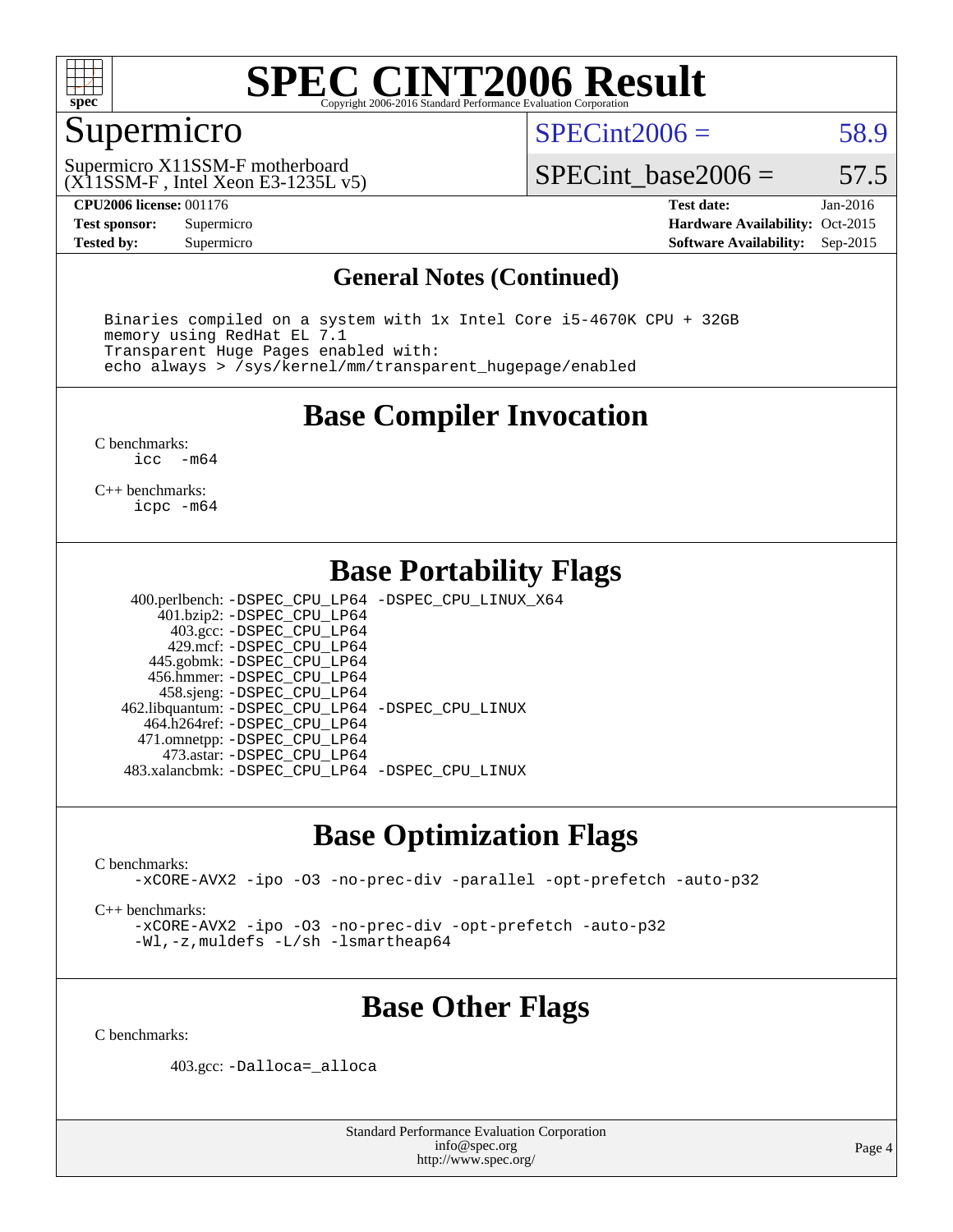

#### Supermicro

 $SPECint2006 = 58.9$  $SPECint2006 = 58.9$ 

(X11SSM-F , Intel Xeon E3-1235L v5) Supermicro X11SSM-F motherboard

SPECint base2006 =  $57.5$ 

**[CPU2006 license:](http://www.spec.org/auto/cpu2006/Docs/result-fields.html#CPU2006license)** 001176 **[Test date:](http://www.spec.org/auto/cpu2006/Docs/result-fields.html#Testdate)** Jan-2016 **[Test sponsor:](http://www.spec.org/auto/cpu2006/Docs/result-fields.html#Testsponsor)** Supermicro Supermicro **[Hardware Availability:](http://www.spec.org/auto/cpu2006/Docs/result-fields.html#HardwareAvailability)** Oct-2015 **[Tested by:](http://www.spec.org/auto/cpu2006/Docs/result-fields.html#Testedby)** Supermicro **Supermicro [Software Availability:](http://www.spec.org/auto/cpu2006/Docs/result-fields.html#SoftwareAvailability)** Sep-2015

## **[Peak Compiler Invocation](http://www.spec.org/auto/cpu2006/Docs/result-fields.html#PeakCompilerInvocation)**

[C benchmarks \(except as noted below\)](http://www.spec.org/auto/cpu2006/Docs/result-fields.html#Cbenchmarksexceptasnotedbelow): icc  $-m64$ 

400.perlbench: [icc -m32 -L/opt/intel/compilers\\_and\\_libraries\\_2016/linux/compiler/lib/ia32\\_lin](http://www.spec.org/cpu2006/results/res2016q1/cpu2006-20160106-38558.flags.html#user_peakCCLD400_perlbench_intel_icc_e10256ba5924b668798078a321b0cb3f)

445.gobmk: [icc -m32 -L/opt/intel/compilers\\_and\\_libraries\\_2016/linux/compiler/lib/ia32\\_lin](http://www.spec.org/cpu2006/results/res2016q1/cpu2006-20160106-38558.flags.html#user_peakCCLD445_gobmk_intel_icc_e10256ba5924b668798078a321b0cb3f)

[C++ benchmarks \(except as noted below\):](http://www.spec.org/auto/cpu2006/Docs/result-fields.html#CXXbenchmarksexceptasnotedbelow)

[icpc -m32 -L/opt/intel/compilers\\_and\\_libraries\\_2016/linux/compiler/lib/ia32\\_lin](http://www.spec.org/cpu2006/results/res2016q1/cpu2006-20160106-38558.flags.html#user_CXXpeak_intel_icpc_b4f50a394bdb4597aa5879c16bc3f5c5)

473.astar: [icpc -m64](http://www.spec.org/cpu2006/results/res2016q1/cpu2006-20160106-38558.flags.html#user_peakCXXLD473_astar_intel_icpc_64bit_fc66a5337ce925472a5c54ad6a0de310)

### **[Peak Portability Flags](http://www.spec.org/auto/cpu2006/Docs/result-fields.html#PeakPortabilityFlags)**

 400.perlbench: [-D\\_FILE\\_OFFSET\\_BITS=64](http://www.spec.org/cpu2006/results/res2016q1/cpu2006-20160106-38558.flags.html#user_peakPORTABILITY400_perlbench_file_offset_bits_64_438cf9856305ebd76870a2c6dc2689ab) [-DSPEC\\_CPU\\_LINUX\\_IA32](http://www.spec.org/cpu2006/results/res2016q1/cpu2006-20160106-38558.flags.html#b400.perlbench_peakCPORTABILITY_DSPEC_CPU_LINUX_IA32) 401.bzip2: [-DSPEC\\_CPU\\_LP64](http://www.spec.org/cpu2006/results/res2016q1/cpu2006-20160106-38558.flags.html#suite_peakPORTABILITY401_bzip2_DSPEC_CPU_LP64) 403.gcc: [-DSPEC\\_CPU\\_LP64](http://www.spec.org/cpu2006/results/res2016q1/cpu2006-20160106-38558.flags.html#suite_peakPORTABILITY403_gcc_DSPEC_CPU_LP64) 429.mcf: [-DSPEC\\_CPU\\_LP64](http://www.spec.org/cpu2006/results/res2016q1/cpu2006-20160106-38558.flags.html#suite_peakPORTABILITY429_mcf_DSPEC_CPU_LP64) 445.gobmk: [-D\\_FILE\\_OFFSET\\_BITS=64](http://www.spec.org/cpu2006/results/res2016q1/cpu2006-20160106-38558.flags.html#user_peakPORTABILITY445_gobmk_file_offset_bits_64_438cf9856305ebd76870a2c6dc2689ab) 456.hmmer: [-DSPEC\\_CPU\\_LP64](http://www.spec.org/cpu2006/results/res2016q1/cpu2006-20160106-38558.flags.html#suite_peakPORTABILITY456_hmmer_DSPEC_CPU_LP64) 458.sjeng: [-DSPEC\\_CPU\\_LP64](http://www.spec.org/cpu2006/results/res2016q1/cpu2006-20160106-38558.flags.html#suite_peakPORTABILITY458_sjeng_DSPEC_CPU_LP64) 462.libquantum: [-DSPEC\\_CPU\\_LP64](http://www.spec.org/cpu2006/results/res2016q1/cpu2006-20160106-38558.flags.html#suite_peakPORTABILITY462_libquantum_DSPEC_CPU_LP64) [-DSPEC\\_CPU\\_LINUX](http://www.spec.org/cpu2006/results/res2016q1/cpu2006-20160106-38558.flags.html#b462.libquantum_peakCPORTABILITY_DSPEC_CPU_LINUX) 464.h264ref: [-DSPEC\\_CPU\\_LP64](http://www.spec.org/cpu2006/results/res2016q1/cpu2006-20160106-38558.flags.html#suite_peakPORTABILITY464_h264ref_DSPEC_CPU_LP64) 471.omnetpp: [-D\\_FILE\\_OFFSET\\_BITS=64](http://www.spec.org/cpu2006/results/res2016q1/cpu2006-20160106-38558.flags.html#user_peakPORTABILITY471_omnetpp_file_offset_bits_64_438cf9856305ebd76870a2c6dc2689ab) 473.astar: [-DSPEC\\_CPU\\_LP64](http://www.spec.org/cpu2006/results/res2016q1/cpu2006-20160106-38558.flags.html#suite_peakPORTABILITY473_astar_DSPEC_CPU_LP64) 483.xalancbmk: [-D\\_FILE\\_OFFSET\\_BITS=64](http://www.spec.org/cpu2006/results/res2016q1/cpu2006-20160106-38558.flags.html#user_peakPORTABILITY483_xalancbmk_file_offset_bits_64_438cf9856305ebd76870a2c6dc2689ab) [-DSPEC\\_CPU\\_LINUX](http://www.spec.org/cpu2006/results/res2016q1/cpu2006-20160106-38558.flags.html#b483.xalancbmk_peakCXXPORTABILITY_DSPEC_CPU_LINUX)

## **[Peak Optimization Flags](http://www.spec.org/auto/cpu2006/Docs/result-fields.html#PeakOptimizationFlags)**

[C benchmarks](http://www.spec.org/auto/cpu2006/Docs/result-fields.html#Cbenchmarks):

```
 400.perlbench: -xCORE-AVX2(pass 2) -prof-gen:threadsafe(pass 1)
          -no-prec-div(pass 2)-par-num-threads=1(pass 1) -prof-use(pass 2) -opt-prefetch
          -ansi-alias
```
 401.bzip2: [-xCORE-AVX2](http://www.spec.org/cpu2006/results/res2016q1/cpu2006-20160106-38558.flags.html#user_peakPASS2_CFLAGSPASS2_LDCFLAGS401_bzip2_f-xAVX2_5f5fc0cbe2c9f62c816d3e45806c70d7)(pass 2) [-prof-gen:threadsafe](http://www.spec.org/cpu2006/results/res2016q1/cpu2006-20160106-38558.flags.html#user_peakPASS1_CFLAGSPASS1_LDCFLAGS401_bzip2_prof_gen_21a26eb79f378b550acd7bec9fe4467a)(pass 1)  $-i\text{po}(pass 2) -03(pass 2) -no-prec-div$  $-i\text{po}(pass 2) -03(pass 2) -no-prec-div$ [-par-num-threads=1](http://www.spec.org/cpu2006/results/res2016q1/cpu2006-20160106-38558.flags.html#user_peakPASS1_CFLAGSPASS1_LDCFLAGS401_bzip2_par_num_threads_786a6ff141b4e9e90432e998842df6c2)(pass 1) [-prof-use](http://www.spec.org/cpu2006/results/res2016q1/cpu2006-20160106-38558.flags.html#user_peakPASS2_CFLAGSPASS2_LDCFLAGS401_bzip2_prof_use_bccf7792157ff70d64e32fe3e1250b55)(pass 2) [-auto-ilp32](http://www.spec.org/cpu2006/results/res2016q1/cpu2006-20160106-38558.flags.html#user_peakCOPTIMIZE401_bzip2_f-auto-ilp32) [-opt-prefetch](http://www.spec.org/cpu2006/results/res2016q1/cpu2006-20160106-38558.flags.html#user_peakCOPTIMIZE401_bzip2_f-opt-prefetch) [-ansi-alias](http://www.spec.org/cpu2006/results/res2016q1/cpu2006-20160106-38558.flags.html#user_peakCOPTIMIZE401_bzip2_f-ansi-alias)

 403.gcc: [-xCORE-AVX2](http://www.spec.org/cpu2006/results/res2016q1/cpu2006-20160106-38558.flags.html#user_peakCOPTIMIZE403_gcc_f-xAVX2_5f5fc0cbe2c9f62c816d3e45806c70d7) [-ipo](http://www.spec.org/cpu2006/results/res2016q1/cpu2006-20160106-38558.flags.html#user_peakCOPTIMIZE403_gcc_f-ipo) [-O3](http://www.spec.org/cpu2006/results/res2016q1/cpu2006-20160106-38558.flags.html#user_peakCOPTIMIZE403_gcc_f-O3) [-no-prec-div](http://www.spec.org/cpu2006/results/res2016q1/cpu2006-20160106-38558.flags.html#user_peakCOPTIMIZE403_gcc_f-no-prec-div) [-inline-calloc](http://www.spec.org/cpu2006/results/res2016q1/cpu2006-20160106-38558.flags.html#user_peakCOPTIMIZE403_gcc_f-inline-calloc) [-opt-malloc-options=3](http://www.spec.org/cpu2006/results/res2016q1/cpu2006-20160106-38558.flags.html#user_peakCOPTIMIZE403_gcc_f-opt-malloc-options_13ab9b803cf986b4ee62f0a5998c2238) [-auto-ilp32](http://www.spec.org/cpu2006/results/res2016q1/cpu2006-20160106-38558.flags.html#user_peakCOPTIMIZE403_gcc_f-auto-ilp32)

 429.mcf: [-xCORE-AVX2](http://www.spec.org/cpu2006/results/res2016q1/cpu2006-20160106-38558.flags.html#user_peakCOPTIMIZE429_mcf_f-xAVX2_5f5fc0cbe2c9f62c816d3e45806c70d7) [-ipo](http://www.spec.org/cpu2006/results/res2016q1/cpu2006-20160106-38558.flags.html#user_peakCOPTIMIZE429_mcf_f-ipo) [-O3](http://www.spec.org/cpu2006/results/res2016q1/cpu2006-20160106-38558.flags.html#user_peakCOPTIMIZE429_mcf_f-O3) [-no-prec-div](http://www.spec.org/cpu2006/results/res2016q1/cpu2006-20160106-38558.flags.html#user_peakCOPTIMIZE429_mcf_f-no-prec-div) [-parallel](http://www.spec.org/cpu2006/results/res2016q1/cpu2006-20160106-38558.flags.html#user_peakCOPTIMIZE429_mcf_f-parallel) [-opt-prefetch](http://www.spec.org/cpu2006/results/res2016q1/cpu2006-20160106-38558.flags.html#user_peakCOPTIMIZE429_mcf_f-opt-prefetch) [-auto-p32](http://www.spec.org/cpu2006/results/res2016q1/cpu2006-20160106-38558.flags.html#user_peakCOPTIMIZE429_mcf_f-auto-p32)

Continued on next page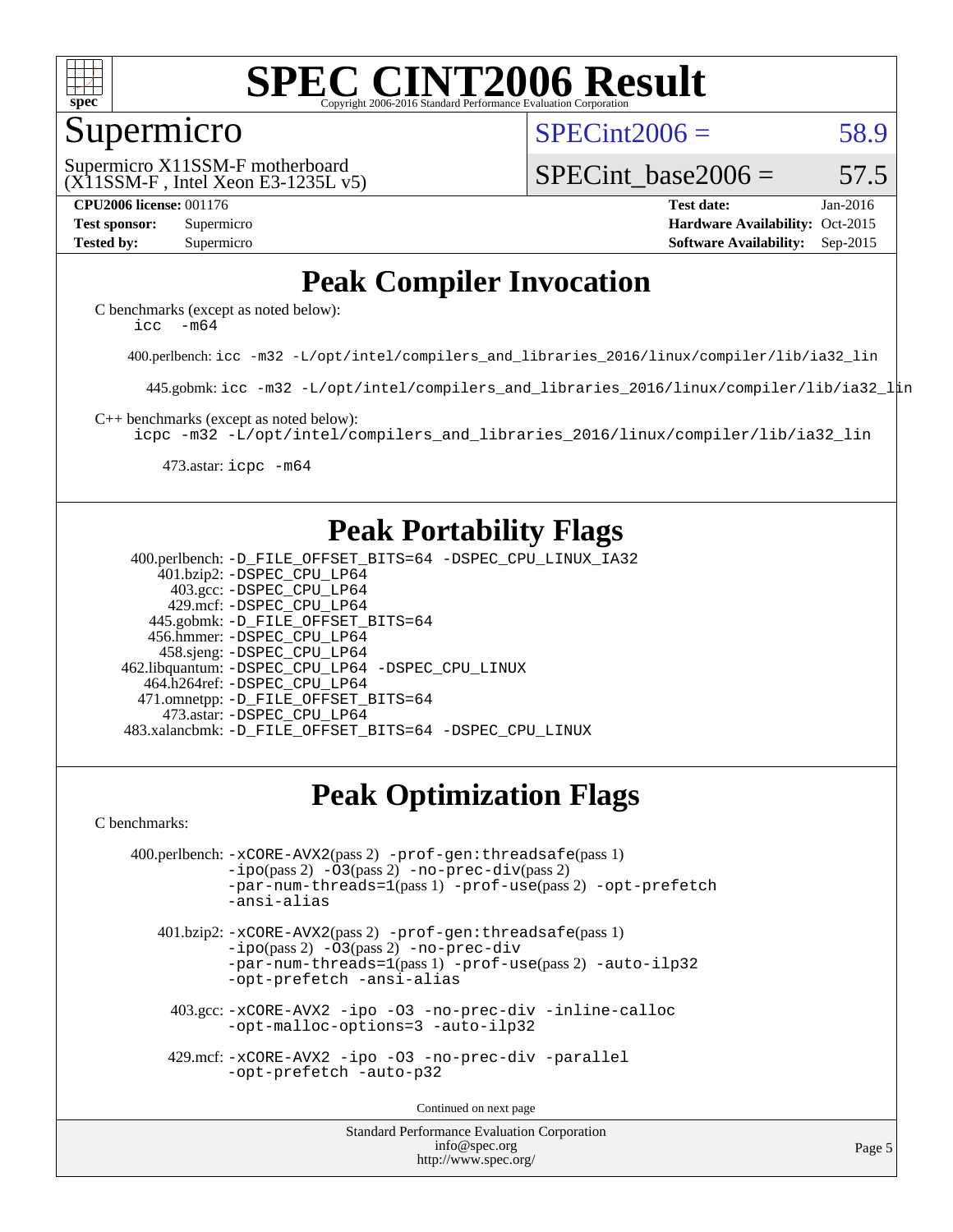

## Supermicro

 $SPECint2006 = 58.9$  $SPECint2006 = 58.9$ 

(X11SSM-F , Intel Xeon E3-1235L v5) Supermicro X11SSM-F motherboard

SPECint base2006 =  $57.5$ 

**[CPU2006 license:](http://www.spec.org/auto/cpu2006/Docs/result-fields.html#CPU2006license)** 001176 **[Test date:](http://www.spec.org/auto/cpu2006/Docs/result-fields.html#Testdate)** Jan-2016

| <b>Test sponsor:</b> | Supermicro |
|----------------------|------------|
| <b>Tested by:</b>    | Supermicro |

**[Hardware Availability:](http://www.spec.org/auto/cpu2006/Docs/result-fields.html#HardwareAvailability)** Oct-2015 **[Software Availability:](http://www.spec.org/auto/cpu2006/Docs/result-fields.html#SoftwareAvailability)** Sep-2015

## **[Peak Optimization Flags \(Continued\)](http://www.spec.org/auto/cpu2006/Docs/result-fields.html#PeakOptimizationFlags)**

 445.gobmk: [-xCORE-AVX2](http://www.spec.org/cpu2006/results/res2016q1/cpu2006-20160106-38558.flags.html#user_peakPASS2_CFLAGSPASS2_LDCFLAGS445_gobmk_f-xAVX2_5f5fc0cbe2c9f62c816d3e45806c70d7)(pass 2) [-prof-gen:threadsafe](http://www.spec.org/cpu2006/results/res2016q1/cpu2006-20160106-38558.flags.html#user_peakPASS1_CFLAGSPASS1_LDCFLAGS445_gobmk_prof_gen_21a26eb79f378b550acd7bec9fe4467a)(pass 1) [-prof-use](http://www.spec.org/cpu2006/results/res2016q1/cpu2006-20160106-38558.flags.html#user_peakPASS2_CFLAGSPASS2_LDCFLAGS445_gobmk_prof_use_bccf7792157ff70d64e32fe3e1250b55)(pass 2) [-par-num-threads=1](http://www.spec.org/cpu2006/results/res2016q1/cpu2006-20160106-38558.flags.html#user_peakPASS1_CFLAGSPASS1_LDCFLAGS445_gobmk_par_num_threads_786a6ff141b4e9e90432e998842df6c2)(pass 1) [-ansi-alias](http://www.spec.org/cpu2006/results/res2016q1/cpu2006-20160106-38558.flags.html#user_peakCOPTIMIZE445_gobmk_f-ansi-alias)

456.hmmer: basepeak = yes

 458.sjeng: [-xCORE-AVX2](http://www.spec.org/cpu2006/results/res2016q1/cpu2006-20160106-38558.flags.html#user_peakPASS2_CFLAGSPASS2_LDCFLAGS458_sjeng_f-xAVX2_5f5fc0cbe2c9f62c816d3e45806c70d7)(pass 2) [-prof-gen:threadsafe](http://www.spec.org/cpu2006/results/res2016q1/cpu2006-20160106-38558.flags.html#user_peakPASS1_CFLAGSPASS1_LDCFLAGS458_sjeng_prof_gen_21a26eb79f378b550acd7bec9fe4467a)(pass 1)  $-ipo(pass 2) -\overline{O3(pass 2)}$  $-ipo(pass 2) -\overline{O3(pass 2)}$  [-no-prec-div](http://www.spec.org/cpu2006/results/res2016q1/cpu2006-20160106-38558.flags.html#user_peakPASS2_CFLAGSPASS2_LDCFLAGS458_sjeng_f-no-prec-div)(pass 2) [-par-num-threads=1](http://www.spec.org/cpu2006/results/res2016q1/cpu2006-20160106-38558.flags.html#user_peakPASS1_CFLAGSPASS1_LDCFLAGS458_sjeng_par_num_threads_786a6ff141b4e9e90432e998842df6c2)(pass 1) [-prof-use](http://www.spec.org/cpu2006/results/res2016q1/cpu2006-20160106-38558.flags.html#user_peakPASS2_CFLAGSPASS2_LDCFLAGS458_sjeng_prof_use_bccf7792157ff70d64e32fe3e1250b55)(pass 2) [-unroll4](http://www.spec.org/cpu2006/results/res2016q1/cpu2006-20160106-38558.flags.html#user_peakCOPTIMIZE458_sjeng_f-unroll_4e5e4ed65b7fd20bdcd365bec371b81f)

 $462$ .libquantum: basepeak = yes

 $464.h264$ ref: basepeak = yes

[C++ benchmarks:](http://www.spec.org/auto/cpu2006/Docs/result-fields.html#CXXbenchmarks)

```
 471.omnetpp: -xCORE-AVX2(pass 2) -prof-gen:threadsafe(pass 1)
          -i\text{po}(pass 2) -03(pass 2) -no-prec-div(pass 2)-par-num-threads=1(pass 1) -prof-use(pass 2)
          -opt-ra-region-strategy=block -ansi-alias
          -Wl,-z,muldefs -L/sh -lsmartheap
```
 473.astar: [-xCORE-AVX2](http://www.spec.org/cpu2006/results/res2016q1/cpu2006-20160106-38558.flags.html#user_peakCXXOPTIMIZE473_astar_f-xAVX2_5f5fc0cbe2c9f62c816d3e45806c70d7) [-ipo](http://www.spec.org/cpu2006/results/res2016q1/cpu2006-20160106-38558.flags.html#user_peakCXXOPTIMIZE473_astar_f-ipo) [-O3](http://www.spec.org/cpu2006/results/res2016q1/cpu2006-20160106-38558.flags.html#user_peakCXXOPTIMIZE473_astar_f-O3) [-no-prec-div](http://www.spec.org/cpu2006/results/res2016q1/cpu2006-20160106-38558.flags.html#user_peakCXXOPTIMIZE473_astar_f-no-prec-div) [-opt-prefetch](http://www.spec.org/cpu2006/results/res2016q1/cpu2006-20160106-38558.flags.html#user_peakCXXOPTIMIZE473_astar_f-opt-prefetch) [-auto-p32](http://www.spec.org/cpu2006/results/res2016q1/cpu2006-20160106-38558.flags.html#user_peakCXXOPTIMIZE473_astar_f-auto-p32) [-Wl,-z,muldefs](http://www.spec.org/cpu2006/results/res2016q1/cpu2006-20160106-38558.flags.html#user_peakEXTRA_LDFLAGS473_astar_link_force_multiple1_74079c344b956b9658436fd1b6dd3a8a) [-L/sh -lsmartheap64](http://www.spec.org/cpu2006/results/res2016q1/cpu2006-20160106-38558.flags.html#user_peakEXTRA_LIBS473_astar_SmartHeap64_ed4ef857ce90951921efb0d91eb88472)

 483.xalancbmk: [-xCORE-AVX2](http://www.spec.org/cpu2006/results/res2016q1/cpu2006-20160106-38558.flags.html#user_peakCXXOPTIMIZE483_xalancbmk_f-xAVX2_5f5fc0cbe2c9f62c816d3e45806c70d7) [-ipo](http://www.spec.org/cpu2006/results/res2016q1/cpu2006-20160106-38558.flags.html#user_peakCXXOPTIMIZE483_xalancbmk_f-ipo) [-O3](http://www.spec.org/cpu2006/results/res2016q1/cpu2006-20160106-38558.flags.html#user_peakCXXOPTIMIZE483_xalancbmk_f-O3) [-no-prec-div](http://www.spec.org/cpu2006/results/res2016q1/cpu2006-20160106-38558.flags.html#user_peakCXXOPTIMIZE483_xalancbmk_f-no-prec-div) [-opt-prefetch](http://www.spec.org/cpu2006/results/res2016q1/cpu2006-20160106-38558.flags.html#user_peakCXXOPTIMIZE483_xalancbmk_f-opt-prefetch) [-ansi-alias](http://www.spec.org/cpu2006/results/res2016q1/cpu2006-20160106-38558.flags.html#user_peakCXXOPTIMIZE483_xalancbmk_f-ansi-alias) [-Wl,-z,muldefs](http://www.spec.org/cpu2006/results/res2016q1/cpu2006-20160106-38558.flags.html#user_peakEXTRA_LDFLAGS483_xalancbmk_link_force_multiple1_74079c344b956b9658436fd1b6dd3a8a) [-L/sh -lsmartheap](http://www.spec.org/cpu2006/results/res2016q1/cpu2006-20160106-38558.flags.html#user_peakEXTRA_LIBS483_xalancbmk_SmartHeap_32f6c82aa1ed9c52345d30cf6e4a0499)

### **[Peak Other Flags](http://www.spec.org/auto/cpu2006/Docs/result-fields.html#PeakOtherFlags)**

[C benchmarks](http://www.spec.org/auto/cpu2006/Docs/result-fields.html#Cbenchmarks):

403.gcc: [-Dalloca=\\_alloca](http://www.spec.org/cpu2006/results/res2016q1/cpu2006-20160106-38558.flags.html#b403.gcc_peakEXTRA_CFLAGS_Dalloca_be3056838c12de2578596ca5467af7f3)

The flags files that were used to format this result can be browsed at <http://www.spec.org/cpu2006/flags/Intel-ic16.0-official-linux64.html>

<http://www.spec.org/cpu2006/flags/Supermicro-Platform-Settings-V1.2-revH.html>

You can also download the XML flags sources by saving the following links: <http://www.spec.org/cpu2006/flags/Intel-ic16.0-official-linux64.xml> <http://www.spec.org/cpu2006/flags/Supermicro-Platform-Settings-V1.2-revH.xml>